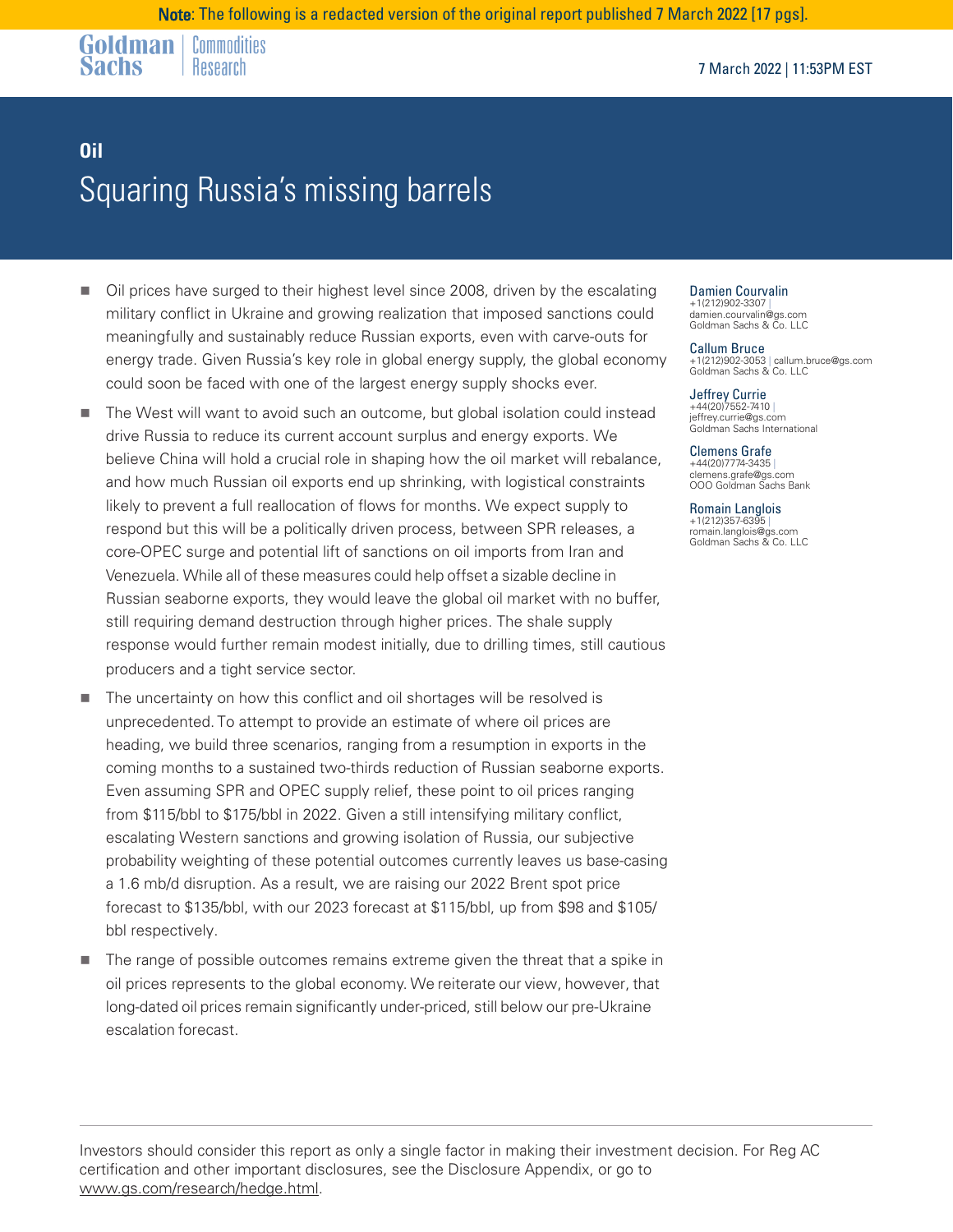# **A potentially enormous oil supply shock**

- Ten days on, sanctions imposed or feared continue to severely disrupt Russian seaborne oil exports. This is despite greater clarity that financial energy transactions could continue, with the reiterated exemption of SWIFT exclusion for certain Russian banks and for energy transactions. In our view, this reflects the threat of additional sanctions, for example a potential US ban on Russian oil imports, or of public censure. Case in point, the sole purchase of a cargo of Russian oil on Friday, March 4 was immediately followed b[y public reprobration](https://www.bloomberg.com/news/articles/2022-03-05/shell-says-russian-oil-buying-was-made-after-government-talks) and will likely strongly disincentivize further Western acquisition.
- While loading data remains volatile, reports point to more than half of March loadings remaining unsold, consistent with the exceptional discount of Russian export barrels relative to Brent. If sustained, this would represent a 3 mb/d decline in Russian crude and petroleum product seaborne exports, the fifth largest one-month disruption since WWII, after the Arab Oil Embargo (1973), the Iranian Revolution (1978), the Iran-Iraq war (1980), and the Iraq-Kuwait war (1990). This disruption could further start impacting Kazakhstan piped barrels, which are typically commingled with Russian crude on the CPC pipeline. While the current sanctions have not been directly imposed on Russia's oil sector, the intensification of the military conflict and the broader sanctions on Russia's Central Bank are instead poised to significantly and sustainably reduce Russia's own incentive to export energy.

## **Exhibit 1: Most Russian crudes are trading at severe discounts given the lack of willing buyers**

Russia crude grades price assessments vs. Dated Brent strip (USD/bbl)



**Exhibit 2: Sanctions on Russian crude could create one of the largest - and most enduring - disruptions that the oil market has ever seen**

| Largest post-war oil supply disruptions (mb/d) |  |  |  |
|------------------------------------------------|--|--|--|
|------------------------------------------------|--|--|--|

| Event                      | Year | Peak supply loss (mb/d) |
|----------------------------|------|-------------------------|
| Abqaiq attacks             | 2019 | 5.7                     |
| Iranian revolution         | 1978 | 5.6                     |
| Arab oil embargo           | 1973 | 4.3                     |
| Iraq-Kuwait war            | 1990 | 4.3                     |
| Iran-Iraq war              | 1980 | 4.1                     |
| Venezuela oil strike       | 2002 | 2.3                     |
| Iraq war                   | 2003 | 2.3                     |
| Irag oil export suspension | 2001 | 2.2                     |
| Suez crisis                | 1956 | 2.0                     |
| Six-Day War                | 1967 | 2.0                     |
| Libya Civil War            | 2011 | 1.6                     |
| <b>Texas Winter Storm</b>  | 2021 | 1.5                     |
|                            |      |                         |

Source: Platts, Goldman Sachs Global Investment Research Source: Bloomberg, IEA, Goldman Sachs Global Investment Research

■ With its foreign assets frozen, the Russian Central Bank is closing its capital account, implying a potential drop in commodity exports to match imports (or turn into a dollar-denominated economy). Even if Russian oil and gas companies act as custodians for the FX surplus generated by energy exports, current sanctions would prevent transfer of these surpluses to the Central Bank or Treasury to make sovereign debt payments or pay other receipts. In addition, there would remain the threat of potential future Western seizure of these accumulated corporate foreign FX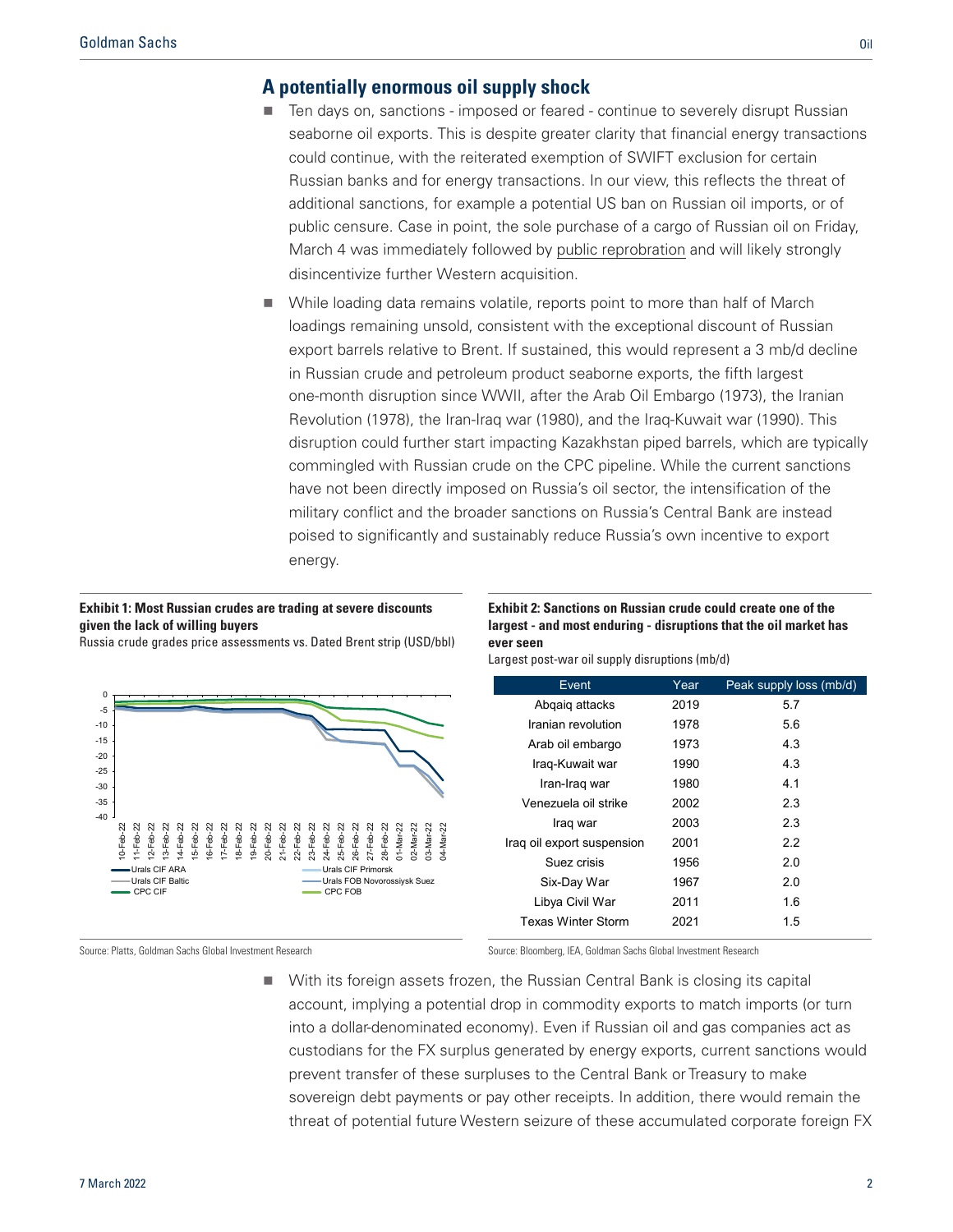reserves. As a result, while a balanced capital account would still allow for exports, trade would progressively be forced to match imports on a nominal \$ basis.

- $\blacksquare$  Importantly, each move lower in commodity exports, and hence global supply, would then raise the unit value of the remaining exports, forcing a further reduction in barrels to keep the nominal value of exports constant. In effect, a closed capital account creates a backward bending supply curve for Russian commodity exports less supply raises prices, which incentivizes even less supply. The key additional risk for Russian oil exports would come from any potential default from its private oil and gas exporters (or nationalization followed by sovereign default) as potential export seizures would further reduce the incentive to export.
- Storage capacity and geology would admittedly slow the contraction in Russian exports. We estimate Russian oil available spare storage capacity at 80 mb, filled within a month in a severe disruption scenario (with floating storage in turn contracting the global availability of vessels). At the field level, while Russia was able to cut production by 2 mb/d in May 2020, such a process has had clear scarring effects for its low pressure conventional producing reservoirs.

Net, we believe that the sanctions on Russia could be setting in motion a potentially large fall in global oil supply that would redraw the global energy map. In the short-term, coping with such a supply shock would require the combined help of global strategic reserves, core-OPEC, Iran, and higher prices to reduce consumption. In coming years, it would lead to a sharply faster rise in shale production and more persistent erosion in demand growth through prices staying at historically elevated levels. Finally, in the medium-term, such a shock is likely to accelerate the drive towards locally sourced electricity (nuclear, renewables, storage). Estimating a potential trading range for oil prices requires mapping the possible pathways to balancing the oil market in the coming months, through China, OPEC supply, SPR and finally, and likely most binding, demand destruction.

# **China key to determining how the oil market will rebalance**

As a potential sizable buyer of Russian crude, China will hold a critical role in how the oil market rebalancing plays out. While China likely has the logistical ability to take on higher Russian exports, key to the potential price upside will be its willingness to rapidly become Russia's predominant trade partner.

■ Logistically, China imports 1.5 mb/d of Russia's 6 mb/d seaborne exports and could feasibly take the majority of the EU-US combined 4 mb/d imports. First, from a crude import quality perspective, Russia's crude is well suited to displace up to 3 mb/d of similar quality medium sour crude imports from outside of Russia. Second, imports can increase from their recent 10 mb/d level, with a peak import capacity above 12.7 mb/d, and with the country able to replenish its depleted inventories, down at least 100 mb since their Nov-20 peak. This would admittedly not be a smooth process, as a full redirection of oil flows to the East would still tighten global markets, as it would require a 12-day increase in transit time, equivalent to the loss of 90 million barrels (nearly double Iran's current floating storage).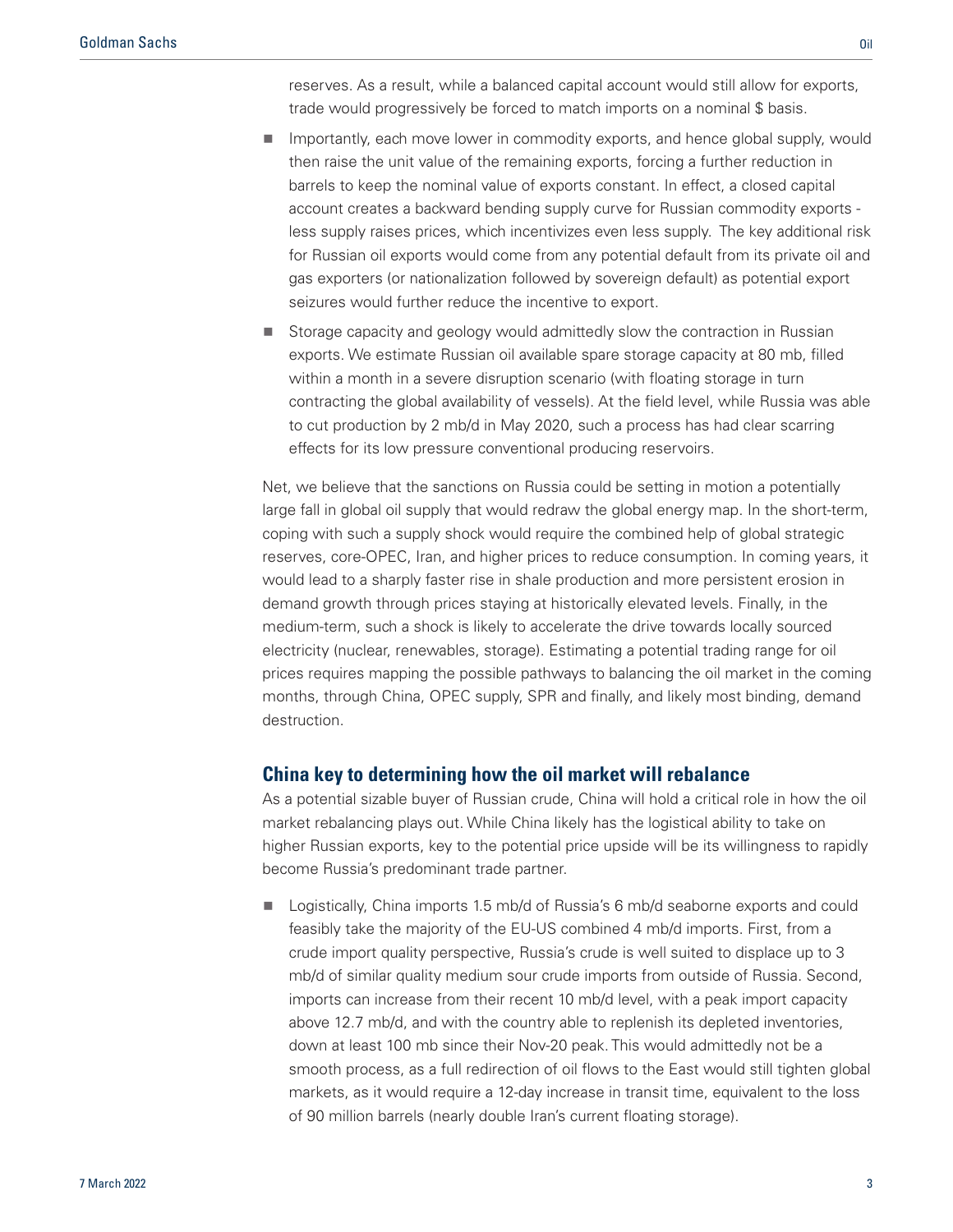#### **Exhibit 3: China imports crudes similar to Russia's main export grades, allowing for substitution**

China crude/condensate seaborne imports by grade (degrees API, kb/d)



**Exhibit 4: China also has significant room to ramp up imports and rebuild storage at attractive price discounts**

China seaborne crude/condensate imports (lhs, mb/d) vs onshore satellite crude inventories (rhs, mb)



Source: Kpler, Goldman Sachs Global Investment Research Source: Kolorce: Koler, Goldman Sachs Global Investment Research

The potential key bottleneck that could arise in such a redirection is the availability of additional ships necessary to operate on this longer route, alongside a similarly inefficient reallocation of displaced Chinese import flows. This pull on the global fleet could be exacerbated by the potential for additional sanctions on Russian-flagged vessels as well as due to draft restrictions on Russian Black Sea ports. In particular, none of Russia's exports flow via VLCCs or ULCCs, typically using LR2s (c.500kb-1mb) for its crude, and predominantly MR vessels (c.150kb-300kb) for its products. On our calculations, however, Russia's trade requires less than 10% of the global LR and MR fleet, with China's LR and MR fleet alone twice the size of that needed to sustain the entirety of Russia's oil flows. Overall, global shipping capacity should not be a limiting factor for reallocating Russian oil flows, although it may come at the expense of elevated freight rates and fast-steaming of tankers to increase effective capacity.

### **Exhibit 5: Russia exports most of its oil on smaller ships, with draft restrictions at most of its ports preventing VLCCs** Russia seaborne crude exports by vessel type (kb/d)



**Exhibit 6: A redirection of Russian exports from the West to Asia would still tighten the global market given longer trade routes** Russia oil (crude and product) exports by location, and under hypothetical scenarios (mb/d)

|                                        |                    |               |                  | Scenarios              |
|----------------------------------------|--------------------|---------------|------------------|------------------------|
|                                        | <b>Travel time</b> | Nov-Jan flows | Full redirection | Incomplete redirection |
| <b>Western Europe</b>                  | 7                  | 1.71          | 0.00             | 0.00                   |
| <b>Eastern Asia</b>                    | 35                 | 1.53          | 3.50             | 3.00                   |
| Southern Europe                        | 12                 | 1.23          | 0.00             | 0.00                   |
| Northern Europe                        | $\overline{4}$     | 0.78          | 0.00             | 0.00                   |
| Eastern Europe                         | $\overline{2}$     | 0.90          | 0.50             | 0.50                   |
| Northern America                       | 18                 | 0.41          | 0.00             | 0.00                   |
| South-East Asia                        | 27                 | 0.20          | 1.00             | 0.50                   |
| Middle East                            | 20                 | 0.13          | 0.80             | 0.50                   |
| South-Central Asia                     | 22                 | 0.14          | 0.80             | 0.50                   |
| Others                                 | 17                 | 0.25          | 0.68             | 0.63                   |
| Total (mb/d)                           |                    | 7.28          | 7.28             | 5.63                   |
| Weighted average sailing time          |                    | 14.9          | 27.0             | 27.0                   |
| Increase in transit storage (mb)       |                    |               | 88               | 44                     |
| Effective increase in VLCC equivalents |                    |               | 44               | 22                     |

Source: Kpler, Goldman Sachs Global Investment Research Source: Kpler, Goldman Sachs Global Investment Research

The hurdle to such a full redirection of crude flows is ultimately political rather than physical, in our view. While oil trades are exempt from current economic sanctions,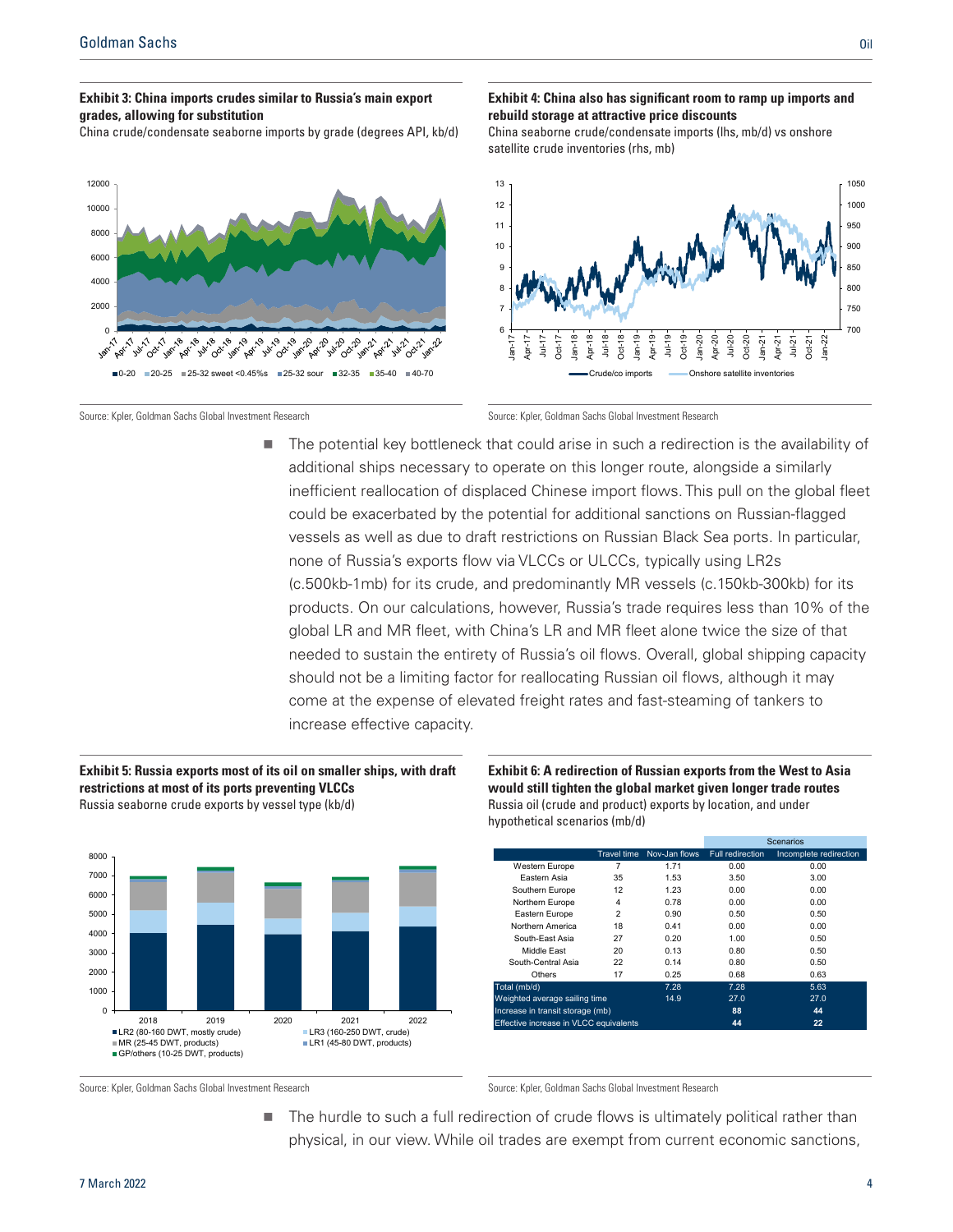the use and handling of Russia's CNY proceeds and the associated FX reserves could (initially) leave China reluctant to increase imports at a time when Russia is becoming a global pariah. Illustrating this point, there are no reports of increased Chinese purchases of Russian crude so far, with China similarly not scaling up imports of Iranian or Venezuelan crude in recent years. Conversely, the potential outcome where China guarantees Russia full use of its banking system, protecting CNY reserves, could lead Russia to try to maximize its crude exports. Such a large redirection of seaborne crude would, however, likely face the friction of China having to displace other crude imports - most likely from the Middle East – given their termed nature and core-OPEC's expectation of falling DM oil consumption in coming years.

Ultimately, the incentives to see such a redirection are high: for the West, as it would help achieve the clearly stated goal of not disrupting global energy supplies; for Russia, as it would lessen the impact of sanctions and reinforce its "no limits partnership" with China; for China, as it could extend its sphere of economic influence as well as guarantee a significant supply of discounted crude. On net, we expect that China is likely to ramp-up Russian crude imports, although a full redirection appears less likely initially given logistical hurdles and Russia's own disincentive to accumulate large foreign FX reserves.

# **Supply relief would come at a higher price and require core-OPEC, Iran and Venezuela**

With China potentially unable to absorb all Russian exports, the call for incremental supply will have to draw upon three sources: core-OPEC at up to c. 1.5 mb/d over a few months, with Iran and Venezuela potentially adding up to another 1.5 mb/d over a year. Government SPR releases could help in the short-term, with the ability to likely flow at least at 2 mb/d for a few months. The shale response would likely then follow, with up to 1 mb/d of additional supply growth over a year. Importantly, most of these supply responses are politically driven, would likely require higher prices, not be immediate, and leave the world devoid of spare capacity.

- We estimate that Saudi Arabia, the UAE and Kuwait could potentially ramp up production by 2.1 mb/d from current levels within a couple months. Their near-term productive capacity is likely lower than in April 2020 since drilling activity has been half of its 1Q20 level over the past year. With OPEC silent so far, such a response would likely require a sustained fall in Russian exports and higher prices that would presage potentially much weaker economic growth and lower long-term fiscal revenues. The unanimous nature of OPEC decisions creates two additional hurdles, reinforcing its price dependency: a surge would likely only be considered after deals with Iran and Venezuela are concluded, and would likely imply an end to the OPEC+ agreement with Russia. While such an outcome becomes increasingly likely the more Russia is excluded from the global economy, driving core-OPEC, Iran and the West closer together to increase supply, it would nonetheless likely take weeks to reach and a month for supply to start increasing.
- n A deal to return to the JCPOA agreement with Iran could help bring additional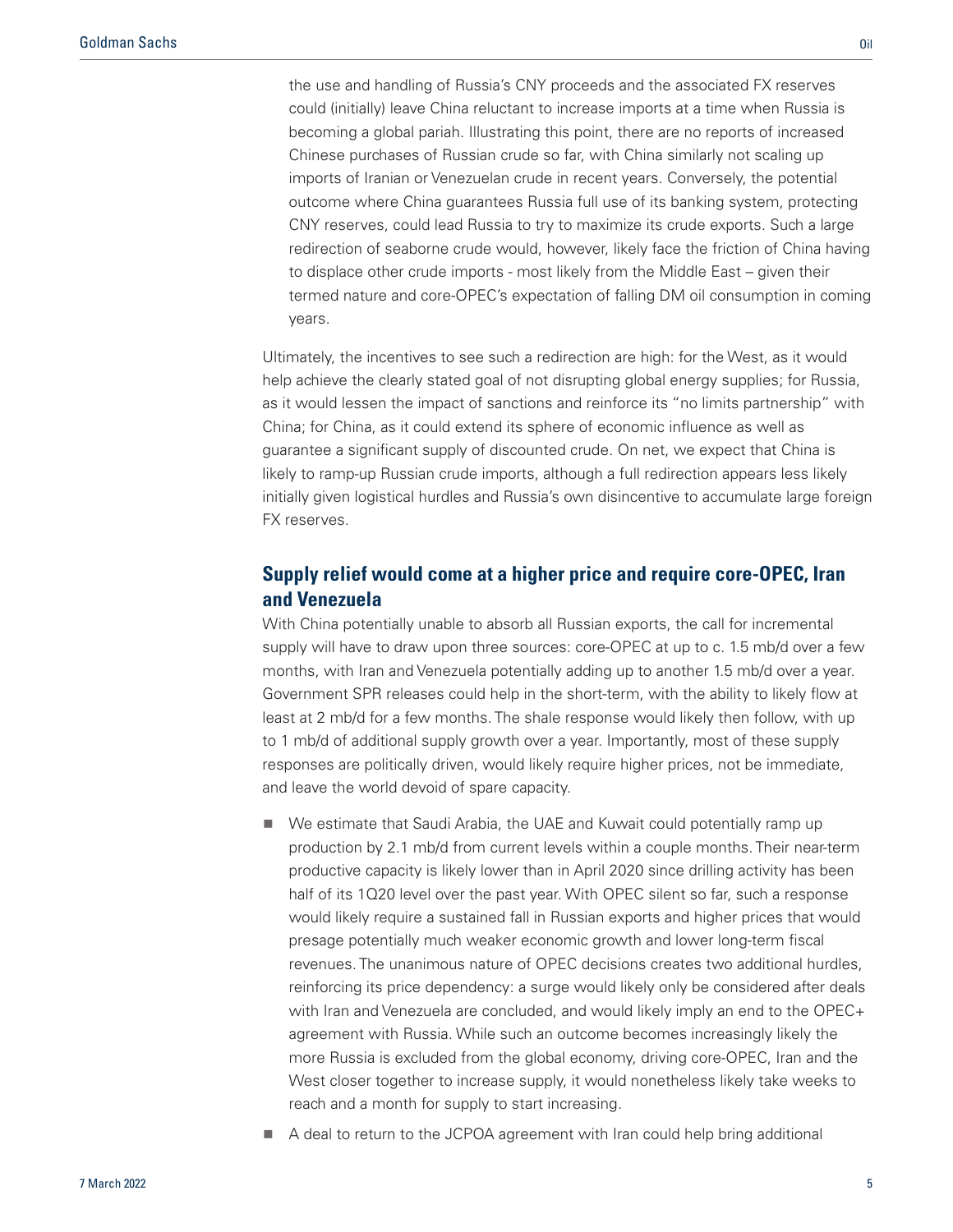barrels to the global market, which we now conservatively base-case. Despite headlines that [Russia could derail a P5+1 agreement,](https://www.theguardian.com/world/2022/mar/06/iran-nuclear-talks-rocked-by-russian-demand-for-sanctions-exemption) the issuance of export waivers remains a unilateral US decision. We reiterate our view, however, that [the associated](https://publishing.gs.com/content/research/en/reports/2022/02/08/f9f65f15-2b5e-45e3-9e35-f4f9105aa416.html) [ramp-up in Iran oil flows would neither be large nor immediate,](https://publishing.gs.com/content/research/en/reports/2022/02/08/f9f65f15-2b5e-45e3-9e35-f4f9105aa416.html) with implementation and certification leaving for a 3Q22 ramp-up in exports, even if a deal were to be signed now. The discharge of Iran's 40 mb floating condensate would further take time given the limited number of potential buyers, with the 20 mb crude floating storage discharge also likely slowed by necessary vessel inspections and competition from discounted Russian barrels. Most importantly, the return of Iran's production may have already been nullified by the tightness in the global oil market before the escalation in Ukraine, with the global oil deficit in February turning out to be 0.7 mb/d larger than our above-consensus forecast (with Iraq and Libya now experiencing outages). We see potential for additional sanctions relief, for example the easing of oil sanctions on Venezuela, which could increase supply by up to 0.5 mb/d from current depressed levels over the next six months, and eventually another 0.5 mb/d in coming years (due to large underlying decline rates).

# **Exhibit 7: The only remaining reliable spare capacity is in core-OPEC countries and even this would take several months to ramp-up**

| Core-OPEC crude production and 6-month capacity (mb/d) |  |  |  |  |  |
|--------------------------------------------------------|--|--|--|--|--|
|--------------------------------------------------------|--|--|--|--|--|

|              | Feb-22 | Capacity | Spare capacity |
|--------------|--------|----------|----------------|
| Saudi Arabia | 10.20  | 11.50    | 1.30           |
| UAE          | 2.95   | 4.10     | 1.15           |
| Kuwait       | 2.61   | 2.86     | 0.25           |
| Total        | 15.76  | 18.46    | 2.70           |

Source: Platts, Reuters, OPEC, Goldman Sachs Global Investment Research Source: IEA, Goldman Sachs Global Investment Research

■ The lag in OPEC's relief could be partially compensated by an accelerated large release of global government strategic reserves. The logistical discharge rate of SPRs, although massive at 4 mb/d per the IEA, remains untested. For example, the cumulative observed peak one-month draw rate of 2.7 mb/d would likely suffice for most shortfalls in Russian exports. A possible limitation could arise in the US if the reshuffling of the US pipeline network to accommodate shale production creates congestion for the SPR discharge.



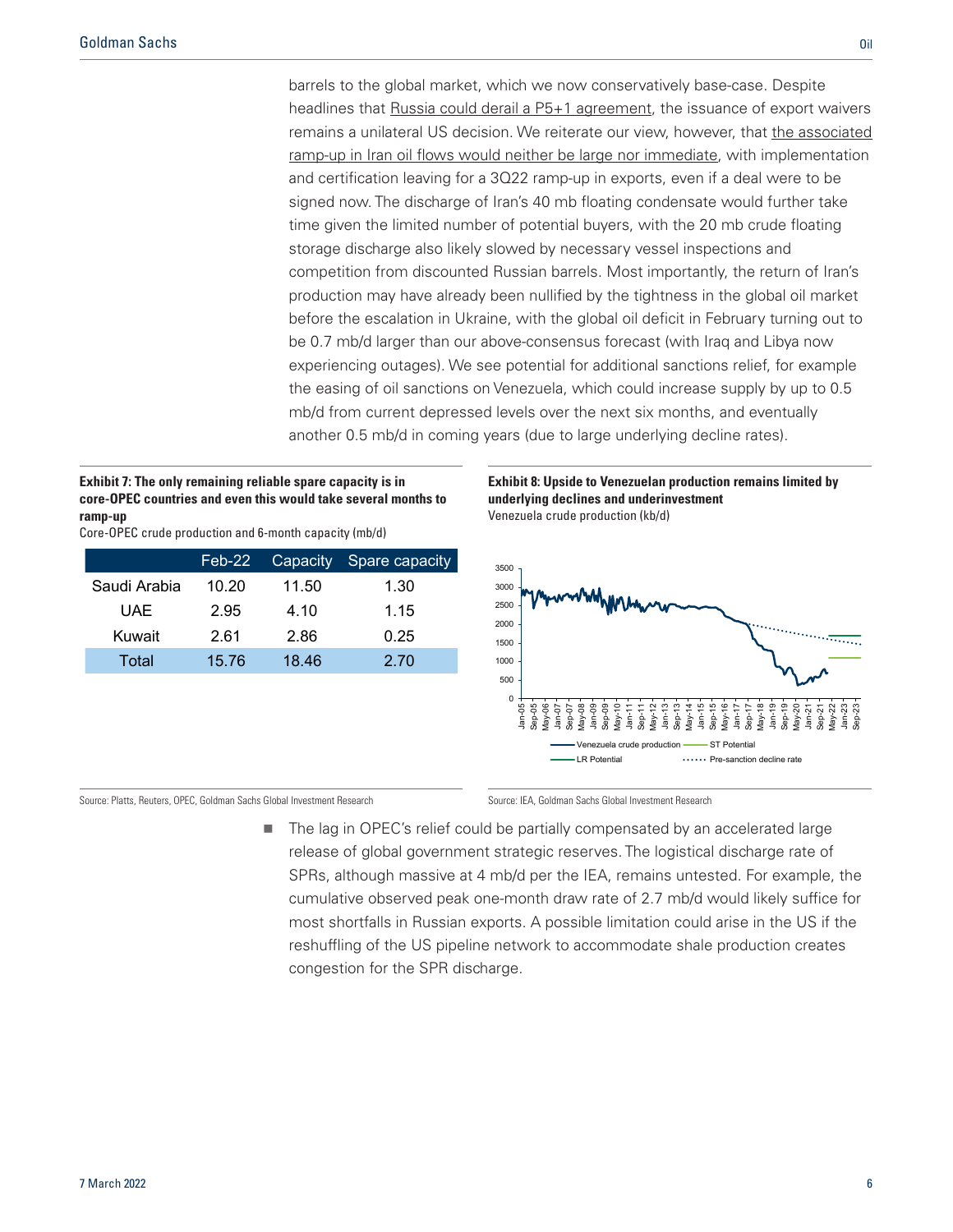#### **Exhibit 9: Iranian production would increase in 3Q22 at the earliest in our view, with floating storage perhaps starting to draw down ahead of time**

Increase in Iran crude and condensate production/exports assuming an imminent deal (kb/d)



**Exhibit 10: OECD emergency stockpiles could easily handle a 1 mb/d drawdown over a year without significantly depleting oil stocks**

IEA OECD government stocks (mb) and assuming various 12 month drawdowns



Source: Goldman Sachs Global Investment Research IEA emergency stocks are sometimes held within commercial inventories meaning the above figures are likely an underestimate

#### Source: IEA, Goldman Sachs Global Investment Research

Finally, the price induced shale supply response would not be a suitable rebalancing mechanism for a large and immediate supply shock, given the lag in capex raises and the several months needed to drill and bring new wells online. The largest constraint to a fast ramp-up in shale production is likely to come from an already tight oil service sector. For example, our US equity energy analysts estimate via our shale macro corporate model that it would take sustained Brent prices of \$140/bbl to increase shale production growth to reach 1.3 mb/d over the coming year (0.5 mb/d on average higher than our 0.8 mb/d base-case, ie. corresponding to an incremental 1 mb/d exit-to-exit), assuming producers' cash flow reinvestment rate of 30% and service cost inflation reaches 30% yoy. Importantly, this would require a 100% utilization level of available US frac crews, a tall order that would likely reinforce cost inflation pressures. In fact, our US energy service analysts estimate that another 1 mb/d of 2023 shale production growth (outright) would then require a 35% increase in active fleets, which would increase E&P spending by a total of at least 45% (y/y 2023) including incremental cost inflation from high activity and the need to incentivize newbuild frac fleets. In addition, any higher production increase would in turn require additional midstream pipeline capacity, a lengthy process even if the current US regulatory hurdles are eased.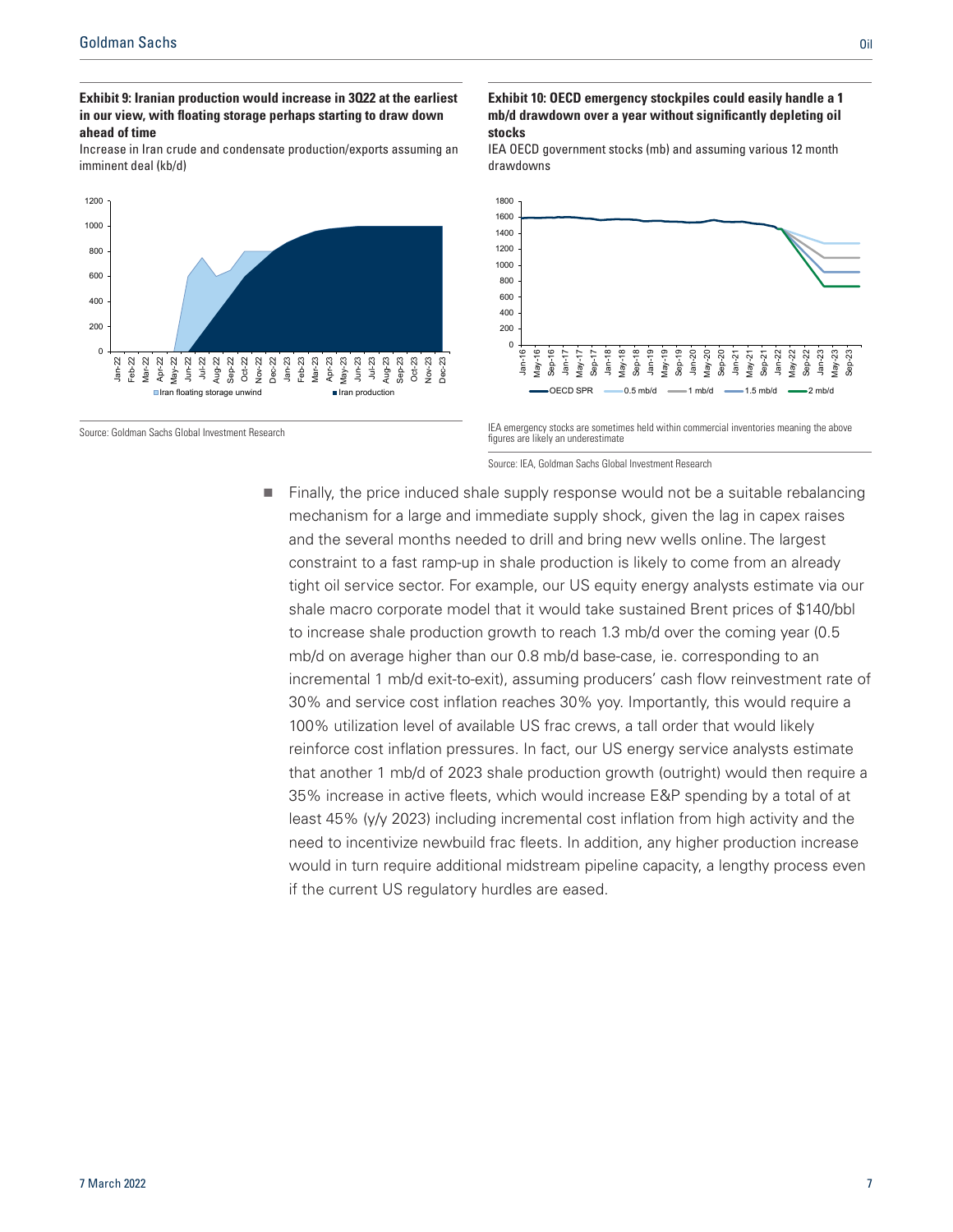**Exhibit 11: Pressure pumping utilization rates are already back to previous highs, limiting the ability to aggressively ramp-up shale production**

Total Frac HHP demand vs. supply



**Exhibit 12: Higher shale activity would require record Permian crude production and growth in legacy basins, a large pull on services**

US onshore crude oil production (kb/d)



Source: Company data, Goldman Sachs Global Investment Research Source: Genscape, Goldman Sachs Global Investment Research

# **Demand destruction the solver of last resort**

Barring a breakthrough in peace negotiations, a potential large fall in Russian exports would ultimately require oil prices to rally sharply to also reduce consumption. This first reflects that demand elasticity is the only *immediate large* balancing mechanism with global inventories already at record lows and given the lag of several months in deploying meaningful supply responses. Second, such a demand led rebalancing would still be required alongside a surge in OPEC production as the oil market would then be devoid of spare capacity, with lower demand necessary to help build precautionary inventories as a buffer to any additional issue. This is consistent with our recent work showing that long-term shortages require near-term surpluses in commodity markets, with additional supply risks potentially arising from the surge in wheat prices, as occurred during the Arab Spring. Further, mapping this demand elasticity is key to helping quantify the potential upside to oil prices, given the geopolitical nature of the OPEC and SPR supply responses.

Looking at observed demand elasticities in past decades points to a potential 1 mb/d demand hit should prices rally from \$115 to \$150/bbl. The much larger oil shocks of the 1970s show, however, that the large share of taxes in retail prices and potential for price intervention could diminish such a demand response and raise the equilibrium crude oil price.

■ While such a large potential supply shock has not occurred since 1990, monthly data availability across countries since 2000 is nonetheless useful in estimating how global demand could respond. Our recent work points to demand elasticities of 2% and 2.5% for DM and EM respectively. For DMs, we found that elasticities had decreased since the 1990s, when oil was a larger part of the consumption baskets and more oil competed in the power sector, but have increased modestly since the 2000s due to higher taxation. The US elasticities have declined most given the combined effects of stable nominal taxes, a faster ramp-up in vehicle efficiency (from low levels) and rising wealth. In EMs, elasticities have instead increased in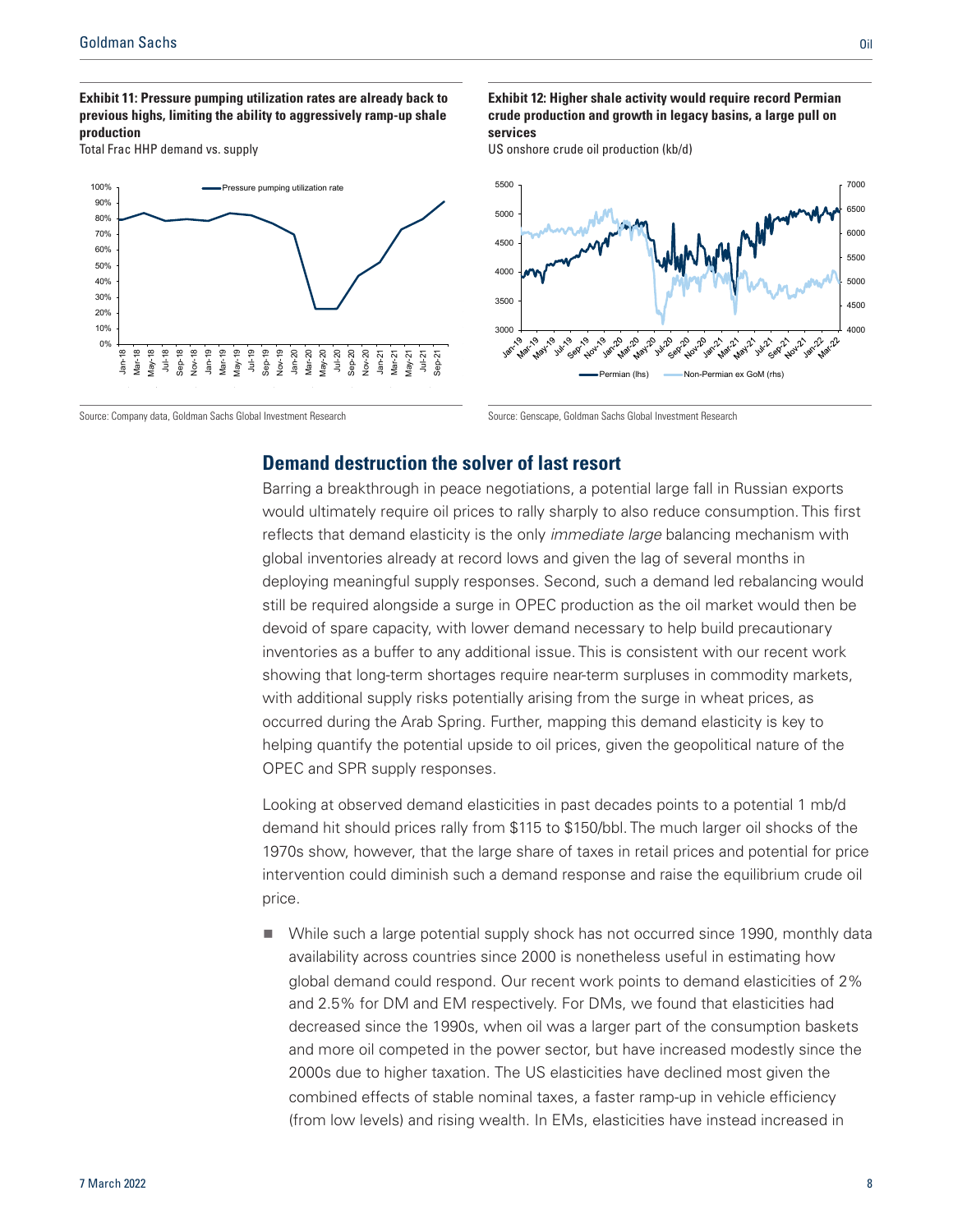recent years due to price liberalization, rapidly growing demand per capita and weakening currencies. We note, however, that demand elasticities increase as oil prices rise, as witnessed in the 2000s, and as a result, use an aggregate 3% demand elasticity.

#### **Exhibit 13: Demand elasticites have declined in DM but edged higher in EM due to price liberalizations**

Demand price elasiticites from rolling regressions of DM/EM demand on GDP and prices (Average of 5, 10-yr windows, for lags of 1/3m and 3/6m for DM and EM respectively)



Source: IEA, ICE, Haver Analytics, Goldman Sachs Global Investment Research Source: IEA, EIA, Haver Analytics, Goldman Sachs Global Investment Research

**Exhibit 15: Prices around \$200/bbl would likely be enough to offset a cut-off of Russian oil exports outside of current China volumes** Demand destruction (y-axis, mb/d) at different Brent price levels (x-axis, USD/bbl) from our pre-January \$85/bbl base



## **Exhibit 14: Higher oil prices tend to result in higher demand elasticities due to larger income effects**

Energy share of US PCE (rhs) with projections for different Brent crude prices vs re-centered rolling DM demand elasticity (lhs)



### **Exhibit 16: Demand elasticity is the short-term balancing mechanism of last resort while (non-OPEC) supply is too slow to respond**

Estimated elasticities over different time horizons of demand (DM) and supply (non-OPEC) since 2015



Source: Goldman Sachs Global Investment Research Source: IEA, Goldman Sachs Global Investment Research Source: IEA, Goldman Sachs Global Investment Research

 $\blacksquare$  This demand adjustment will vary significantly across countries, a function of their current consumption basket, potential price controls and exchange rate flexibility. Simplistically, we shock February retail fuel prices across countries covering over 99% global demand to reflect a rise in oil prices to \$150/bbl and \$200/bbl, although with a smaller pass through in EMs to reflect the potential for price controls, and then calculate the share of 1Q22 GDP that such higher oil prices would represent at 2021 oil demand levels. This simple screens points to Europe and India as facing the largest income shock from increases in oil prices.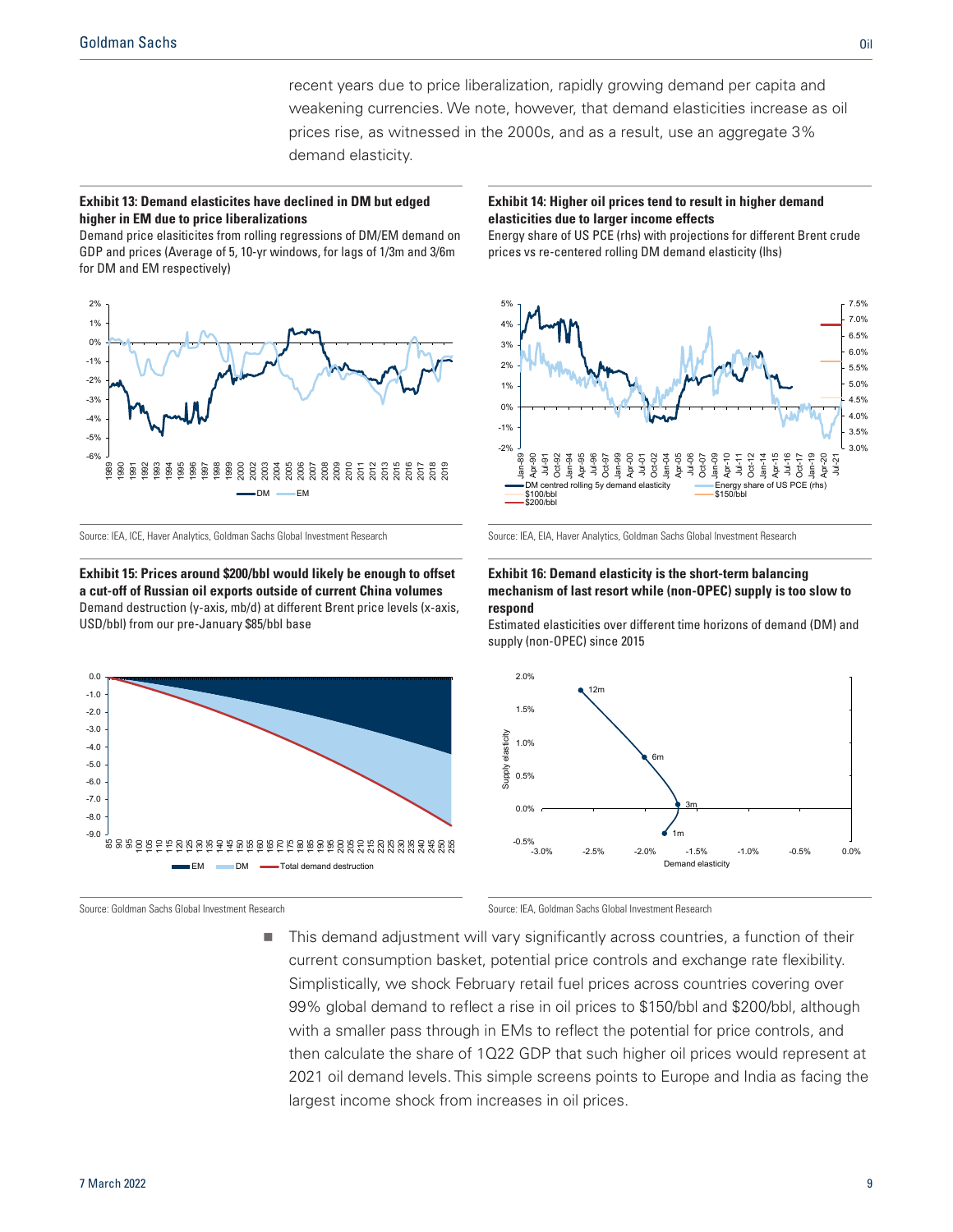# **Exhibit 17: Rapidly growing oil consumption per capita and weaker FX in some EMs (e.g. Brazil, India) has offset rapid per-capita GDP growth (unlike China)**

Estimated fuel expenditure share of GDP (%)



Source: Haver, EIA, GPP, Eurostat, Wind, Goldman Sachs Global Investment Research

#### **Exhibit 18: Retail gasoline prices relative to GDP remain low in the US compared to the rest of the world, especially Europe, India, and Brazil**

Retail road fuel prices (weighted by diesel, gasoline) in nominal and relative terms at current and hypothetical Brent prices (\$/litre)

|             |                         | Road             | <b>Nominal</b>   | %                            | Retail               |                           | Implied retail price      |                           |                           | Implied %Nom GDP          |                           |
|-------------|-------------------------|------------------|------------------|------------------------------|----------------------|---------------------------|---------------------------|---------------------------|---------------------------|---------------------------|---------------------------|
| Country     | Price<br>(\$/I, Feb-22) | Demand<br>(kb/d) | <b>GDP</b><br>\$ | <b>Nominal</b><br><b>GDP</b> | <b>Brent</b><br>beta | \$100/bbl<br><b>Brent</b> | \$150/bbl<br><b>Brent</b> | \$200/bbl<br><b>Brent</b> | \$100/bbl<br><b>Brent</b> | \$150/bbl<br><b>Brent</b> | \$200/bbl<br><b>Brent</b> |
| Global      | 1.17                    | 41333            | 79.3             | 3.5%                         | 94%                  | 1.21                      | 1.50                      | 1.80                      | 3.6%                      | 4.5%                      | 5.4%                      |
| <b>DM</b>   | 1.30                    | 23843            | 49.1             | 3.7%                         | 106%                 | 1.34                      | 2.30                      | 2.64                      | 3.8%                      | 6.5%                      | 7.4%                      |
| <b>US</b>   | 0.98                    | 11853            | 21.4             | 3.1%                         | 97%                  | 1.02                      | 1.32                      | 1.63                      | 3.3%                      | 4.2%                      | 5.2%                      |
| Europe      | 1.84                    | 6792             | 15.6             | 4.6%                         | 125%                 | 1.89                      | 2.28                      | 2.68                      | 4.8%                      | 5.8%                      | 6.7%                      |
| JP/KR       | 1.43                    | 1946             | 6.7              | 2.4%                         | 97%                  | 1.46                      | 2.34                      | 2.65                      | 2.5%                      | 3.9%                      | 4.5%                      |
| <b>AUNZ</b> | 1.27                    | 735              | 1.6              | 3.4%                         | 117%                 | 1.31                      | 2.37                      | 2.73                      | 3.5%                      | 6.3%                      | 7.3%                      |
| Other OECD  | 1.23                    | 2517             | 3.7              | 4.9%                         | 104%                 | 1.27                      | 2.21                      | 2.54                      | 5.0%                      | 8.8%                      | 10.1%                     |
| <b>EM</b>   | 1.00                    | 17490            | 30.2             | 3.9%                         | 78%                  | 1.02                      | 1.73                      | 1.98                      | 3.4%                      | 5.8%                      | 6.6%                      |
| China       | 0.97                    | 4962             | 14.3             | 2.0%                         | 91%                  | 1.01                      | 1.29                      | 1.58                      | 2.0%                      | 2.6%                      | 3.2%                      |
| India       | 1.27                    | 1922             | 2.9              | 4.9%                         | 91%                  | 1.30                      | 1.59                      | 1.87                      | 5.1%                      | 6.2%                      | 7.3%                      |
| Brazil      | 1.19                    | 1885             | 1.9              | 6.9%                         | 95%                  | 1.22                      | 1.52                      | 1.82                      | 7.1%                      | 8.9%                      | 10.6%                     |
| Russia      | 0.63                    | 1202             | 1.7              | 2.6%                         | 36%                  | 0.65                      | 0.76                      | 0.87                      | 2.7%                      | 3.1%                      | 3.6%                      |
| Other EM    | 0.95                    | 7520             | 9.5              | 4.4%                         | 69%                  | 0.98                      | 1.60                      | 1.82                      | 4.5%                      | 7.4%                      | 8.3%                      |

Source: Haver Analytics, GPP, EIA, Goldman Sachs Global Investment Research

n These elasticities are however ill-suited for a potentially record large supply shock and further, do not capture the potential for retail price interventions. For example, from 1973 to 1980, oil prices rallied 320% yet US consumer spending on energy only rose from 4% to 6.5% of income with retail gasoline prices only rising 88%, as refining margins and gasoline taxes both compressed. With retail prices ultimately the key binding constraint on consumption, a similar sharing of the redistribution of income would significantly increase the required rally in crude oil prices. For example, c.55% of European gasoline prices are tax, leaving for 130 EUR/bbl upside to current prices (without a change in pump prices), should taxes hypothetically be scrapped. This then becomes a trade-off between limiting the surge in retail fuel prices, at the expense of tax revenues, and economy wide goods inflation, spreading the demand adjustment across the consumption basket rather than solely on oil.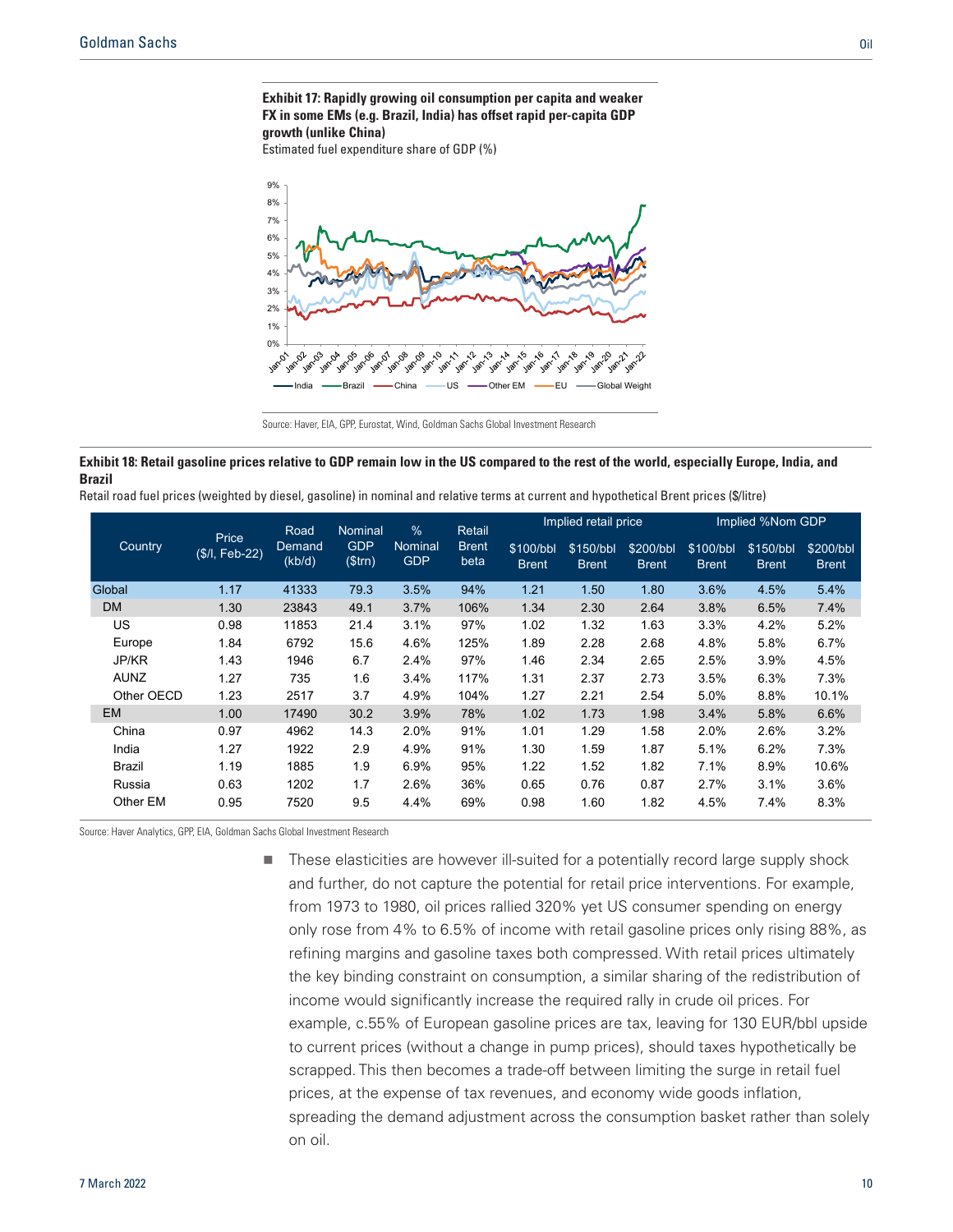### **Exhibit 19: A large share of retail prices comes from margins and taxes (especially in Europe) that can be compressed in order to ease the pain on consumers**

Real US gasoline prices (USD/bbl) by component



Source: EIA, DOE, Haver Analytics, Goldman Sachs Global Investment Research Source: IEA, Goldman Sachs Global Investment Research

**Exhibit 20: European gasoline taxes are multiples of the levels in North America**

OECD gasoline tax rates (USD/gal)



# **Squaring the unknown - a probability weighted approach to solving the global oil market**

Net, the oil market is faced with a potential large and long supply shock from Russia. The West will want to avoid such an outcome, but the global isolation of Russia could drive it instead to want to reduce its energy exports to close its current account. China, in our view, will hold the crucial role of choosing how the oil market will need to rebalance, and how much Russian oil seaborne exports end up shrinking. Supply will respond but this will be politically driven, between further SPR releases, a core-OPEC surge and a potential lift of sanctions on oil imports from Iran and Venezuela. While all these could help offset a sizable decline in Russian seaborne exports, this would leave the global oil market with no buffer, still requiring demand destruction through higher prices.

The uncertainty on how this conflict and potential oil shortages would be resolved is unprecedented. To provide a framework for where oil prices may trade, we build three price scenarios based on our above mapping of the oil rebalancing process. Our binding constraint to set prices remains the one we adopted earlier this year, with spot and long-dated prices needing to normalize OPEC spare capacity and global oil inventories over a one-year horizon, as previously occurred during all priors of such critical twin shortages.

We begin with our latest forecast ('Prior base case') which incorporated an accelerated demand-led rebalancing, a pending Iranian nuclear deal, but limited disruption to Russian exports. We then consider a scenario where Russian exports settle 2 mb/d lower (consistent with Western self-sanctioning for example) and finally one of severe disruptions where exports remain reduced by 4 mb/d (on Western secondary sanctions or Russian self-imposed export restrictions). In the short-term, and for an assumed shortfall in Russian exports, we then map the expected supply responses from core-OPEC, IEA emergency reserves, and potentially barrels released from currently sanctioned countries or governments.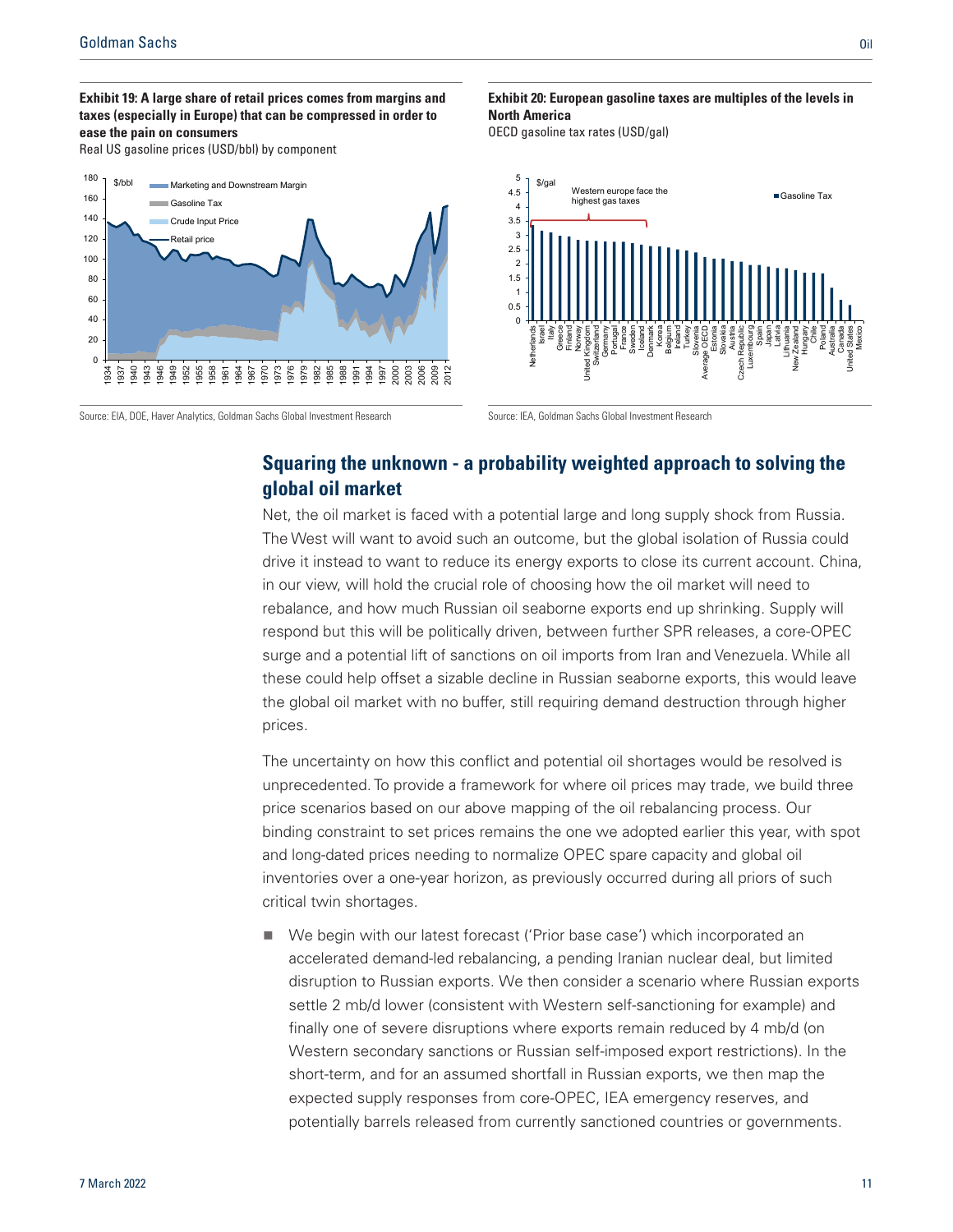This allows us to then estimate the immediate remaining demand destruction required.

- **n** From a pricing perspective, oil will then need to reflect the diminished level of OPEC spare capacity (\$15/bbl per 1 mb/d) as well as the short-run demand destruction (\$30/bbl per 1 mb/d) once the supply options have been deployed. To map 2023 prices, we retain our prior framework that prices will, through the roughly equal combination of shale supply and demand elasticity this time, solve for a normalization in both global inventories and OPEC spare capacity by 2H23.
- A normalization in export flows would lead us to reiterate our \$115/bbl Brent spot forecast for 2022. The loss of 2 mb/d would in turn bring spot prices to \$145/bbl while the larger loss of 4 mb/d would require prices reaching \$175/bbl. **Given a still intensifying military conflict, escalating Western sanctions and growing isolation of Russia, our subjective probability weighting of such outcomes (45%/40%/15%) reflect a disruption of 1.6 mb/d. The non-linearity in price responses, however, points to a higher probably weighted forecast than under such a modal outcome, leading us to raise our 2022 Brent spot price forecast to \$135/bbl, with our 2023 forecast at \$115/bbl.**
- n While we acknowledge that the range of possible outcomes remains extreme, we also believe that current market forwards, especially long-dated prices, do not reflect the likely size of Russia's production shock on the global oil market. We finally acknowledge the potential for prices to remain quite volatile and potentially overshoot, with further a path dependency to 2023 prices given the inherent lagged supply and long-run demand responses. We nonetheless reiterate our view that long-dated oil prices remain significantly under-priced, still below our pre-Ukraine escalation forecast.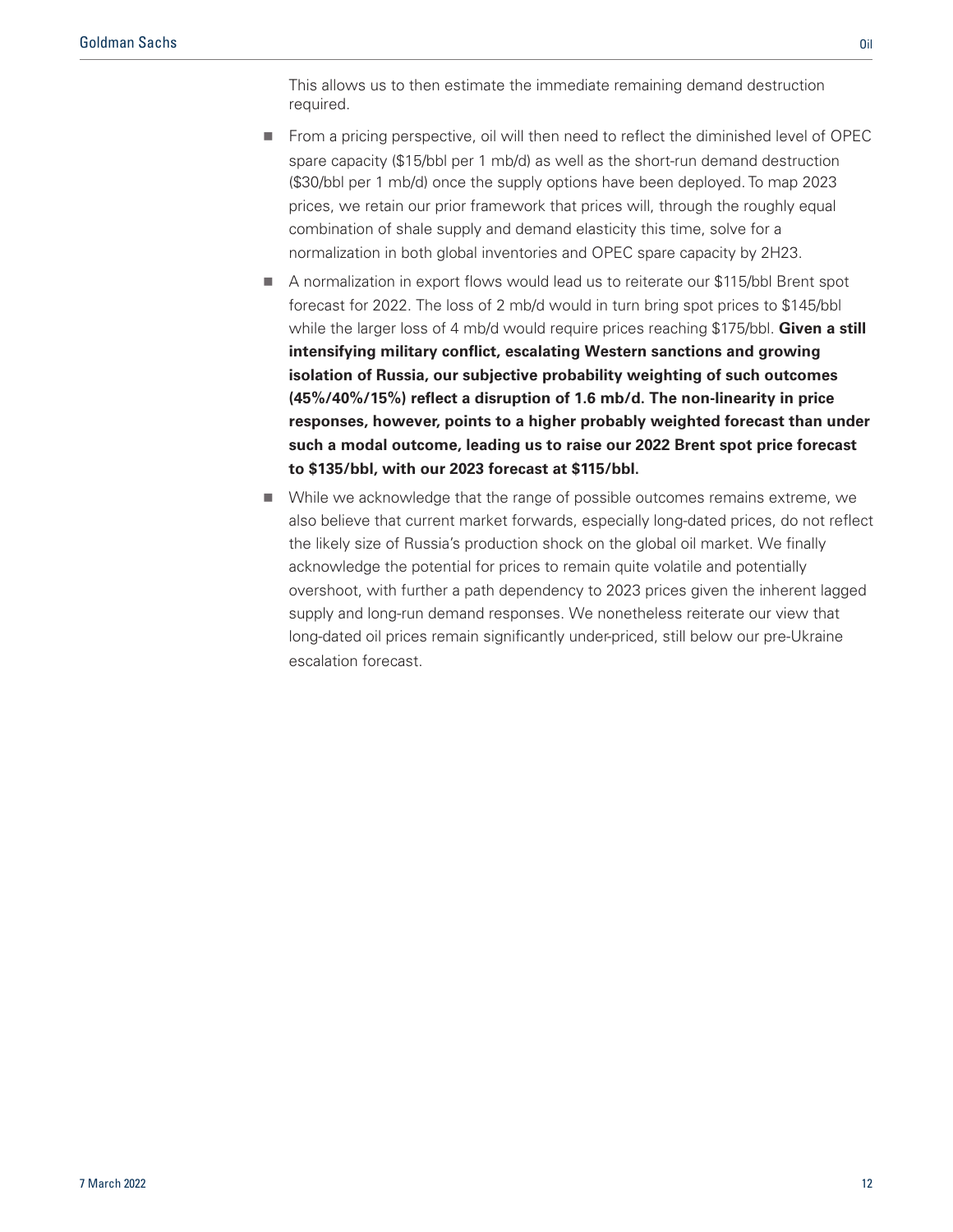| <b>Probabilities</b>                       | 45%             | 40%                   | 15%                                          |                                    |                     |
|--------------------------------------------|-----------------|-----------------------|----------------------------------------------|------------------------------------|---------------------|
|                                            | Prior base-case | Quotas and<br>waivers | Full blockade/<br>Capital account<br>closure | Probability<br>weighted<br>outcome |                     |
| 2Q22                                       | mb/d            | mb/d                  | mb/d                                         | mb/d                               |                     |
| Russia disruption                          | $-0.50$         | $-2.00$               | $-4.00$                                      | $-1.63$                            |                     |
| Core-OPEC                                  | 0.00            | 0.75                  | 1.50                                         | 0.53                               |                     |
| <b>IEA SPR</b>                             | 0.00            | 0.30                  | 0.60                                         | 0.21                               |                     |
| Iran                                       | 0.50            | 0.50                  | 0.50                                         | 0.50                               |                     |
| Venezuela                                  | 0.00            | 0.00                  | 0.20                                         | 0.03                               |                     |
| Residual demand destruction                | 0.00            | $-0.45$               | $-1.20$                                      | -0.36                              |                     |
| Prior spot Brent base case (USD/bbl)       | 125             | 125                   | 125                                          | 125                                |                     |
| Lower OPEC spare capacity                  | $-10$           | 5                     | 15                                           | 0                                  | \$15/bbl per 1 mb/d |
| Additional demand destruction              | <sup>0</sup>    | 15                    | 35                                           | 10                                 | \$30/bbl per 1mb/d  |
| New spot Brent scenarios (USD/bbl)         | 115             | 145                   | 175                                          | 135                                |                     |
| 2023                                       | mb/d            | mb/d                  | mb/d                                         | mb/d                               |                     |
| Russia disruption                          | 0.00            | $-2.00$               | $-4.00$                                      | $-1.63$                            |                     |
| Iran                                       | 0.50            | 0.50                  | 0.50                                         | 0.50                               |                     |
| Venezuela                                  | 0.00            | 0.00                  | 0.20                                         | 0.03                               |                     |
| Higher shale production                    | $-0.25$         | 0.75                  | 1.65                                         | 0.55                               |                     |
| Additional demand destruction              | 0.25            | $-0.75$               | $-1.65$                                      | $-0.55$                            |                     |
| Prior 2023 Brent base case (USD/bbl)       | 105             | 105                   | 105                                          | 105                                |                     |
| Required for higher shale production       | -5              | 10                    | 25                                           | 8                                  | \$15/bbl per 1 mb/d |
| Required for additional demand destruction | $-5$            | 10                    | 25                                           | 8                                  | \$15/bbl per 1 mb/d |
| New 2023 Brent scenarios (USD/bbl)         | 95              | 125                   | 155                                          | 115                                |                     |

**Notes:**

*Volumes are average 2022 numbers (mb/d), Prices are USD/bbl Brent*

*Iran 0.5 mb/d impact vs. base case in 2022/23, as given prior 50% probability of deal in 2023*

*2023 assumes IEA SPR release stops and Core-OPEC ramp is reversed, replaced with lower demand and higher shale supply*

*Spot price forecasts are rounded to nearest \$5/bbl*

Source: Goldman Sachs Global Investment Research

|                 |            | <b>Brent spot</b> |            |            | <b>WTI spot</b> |            |            | <b>Brent-WTI</b> |     |  |
|-----------------|------------|-------------------|------------|------------|-----------------|------------|------------|------------------|-----|--|
|                 | <b>New</b> | Prior             | <b>Fwd</b> | <b>New</b> | Prior           | <b>Fwd</b> | <b>New</b> | Prior            | Fwd |  |
| <b>2Q22</b>     | 135        | 100               | 114        | 127        | 97              | 108        | 8.0        | 3.0              | 6.3 |  |
| 3Q22            | 135        | 100               | 106        | 127        | 97              | 99         | 8.0        | 3.0              | 6.9 |  |
| 4Q22            | 135        | 100               | 101        | 127        | 97              | 94         | 8.0        | 3.0              | 6.3 |  |
| <b>1Q23</b>     | 115        | 105               | 97         | 110        | 101             | 92         | 5.0        | 4.0              | 5.8 |  |
| <b>2Q23</b>     | 115        | 105               | 95         | 110        | 101             | 89         | 5.0        | 4.0              | 5.8 |  |
| 3Q23            | 115        | 105               | 93         | 110        | 101             | 87         | 5.0        | 4.0              | 5.8 |  |
| 4Q23            | 115        | 105               | 91         | 110        | 101             | 85         | 5.0        | 4.0              | 5.7 |  |
| 2Q-4Q22         | 135        | 100               | 107        | 127        | 97              | 100        | 8.0        | 3.0              | 6.5 |  |
| 2023            | 115        | 105               | 94         | 110        | 101             | 88         | 5.0        | 4.0              | 5.8 |  |
| 3 <sub>m</sub>  | 135        | 94.1              | 118        | 127        | 85              | 112        | 8.0        | 9.1              | 6.0 |  |
| 6 <sub>m</sub>  | 135        | 80                | 108        | 127        | 77              | 101        | 8.0        | 3.0              | 6.9 |  |
| 12 <sub>m</sub> | 115        | 80                | 96         | 110        | 77              | 90         | 5.0        | 3.0              | 5.9 |  |

**Exhibit 22: Our oil forecasts remain above market fowards** \$/bbl

Source: CME, ICE, Goldman Sachs Global Investment Research

# **A potential dramatic reshape of the global energy landscape for the coming decades**

■ The energy shock created by Russia will change energy policy and planning in coming years, in our view. The EU will soon announce its energy roadmap and has reportedly shifted its short-term focus from decarbonization to energy security, likely relying for now on more coal, more nuclear, and gas generation, and overall allowing for more carbon emissions (consistent with the sharp sell-off in European carbon prices over the past week of nearly 30%). This should prove be a significant positive for US and core-OPEC energy output in coming years, and the price induced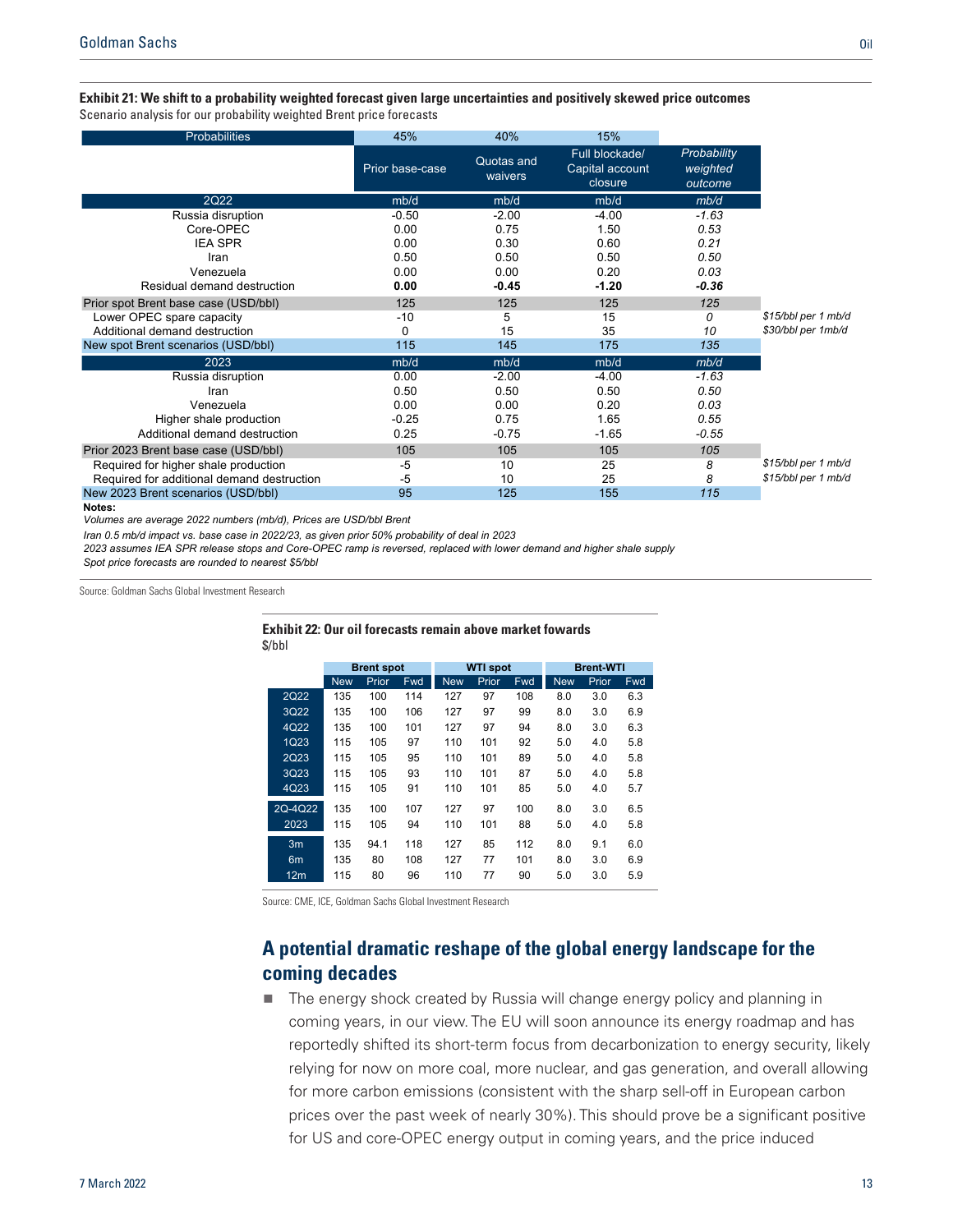accelerator of the energy transition for the following decade.

■ The geopolitical and energy consequences of any potential resolution further complicate the path to de-escalation. For example, any unwind of sanctions on certain OPEC members and the surge in core-OPEC and, eventually, shale production could sharply reduce the world's reliance on Russian oil exports in a couple of years, a potential compelling opportunity for the West. In addition, the accompanying years of historically high oil prices could in turn precipitate the transition to electrification. While governments would not be achieving this through the benefit of carbon taxes, this would nonetheless prove the necessary catalyst for material change in consumer energy consumption patterns, as occurred after the oil shocks of the 1970s.

# Appendix - Russian oil balance

**Exhibit 23: Russia net exports over 6 mb/d of oil to the world by boats, which are no longer moving** Russia oil balance breakdown (mb/d)

| Crude           | mb/d | <b>Notes</b>                                                                 |
|-----------------|------|------------------------------------------------------------------------------|
| Production      | 11.0 | Jan-22 crude and condensate ex NGLs                                          |
| Exports         | 5.0  | <b>Production less Runs</b>                                                  |
| Europe          | 2.7  | Average last 3m                                                              |
| Of which pipe   | 0.8  | News flow                                                                    |
| US              | 0.2  | Average last 3m                                                              |
| China           | 1.4  | Average last 3m                                                              |
| Of which pipe   | 0.5  | News flow                                                                    |
| <b>Others</b>   | 0.6  | Notable: Japan, Korea                                                        |
| Runs            | 6.0  | $Jan-22$                                                                     |
| <b>Products</b> | mb/d | <b>Notes</b>                                                                 |
| Demand          | 3.7  | 1Q22 Gse                                                                     |
| Product exports | 2.3  | Runs minus demand*                                                           |
| Europe          | 1.6  | Average last 3m                                                              |
| US              | 0.2  | Average last 3m                                                              |
| China           | 0.2  | Average last 3m                                                              |
| <b>Others</b>   | 0.3  | Notable: Korea, Saudi, UAE                                                   |
|                 |      | * c. 1mb/d fuel oils/VGO/interm., c.1mb/d distillates, c.0.5 mb/d light ends |

Source: Kpler, Bloomberg, Reuters, IEA, Petro-logistics, Goldman Sachs Global Investment Research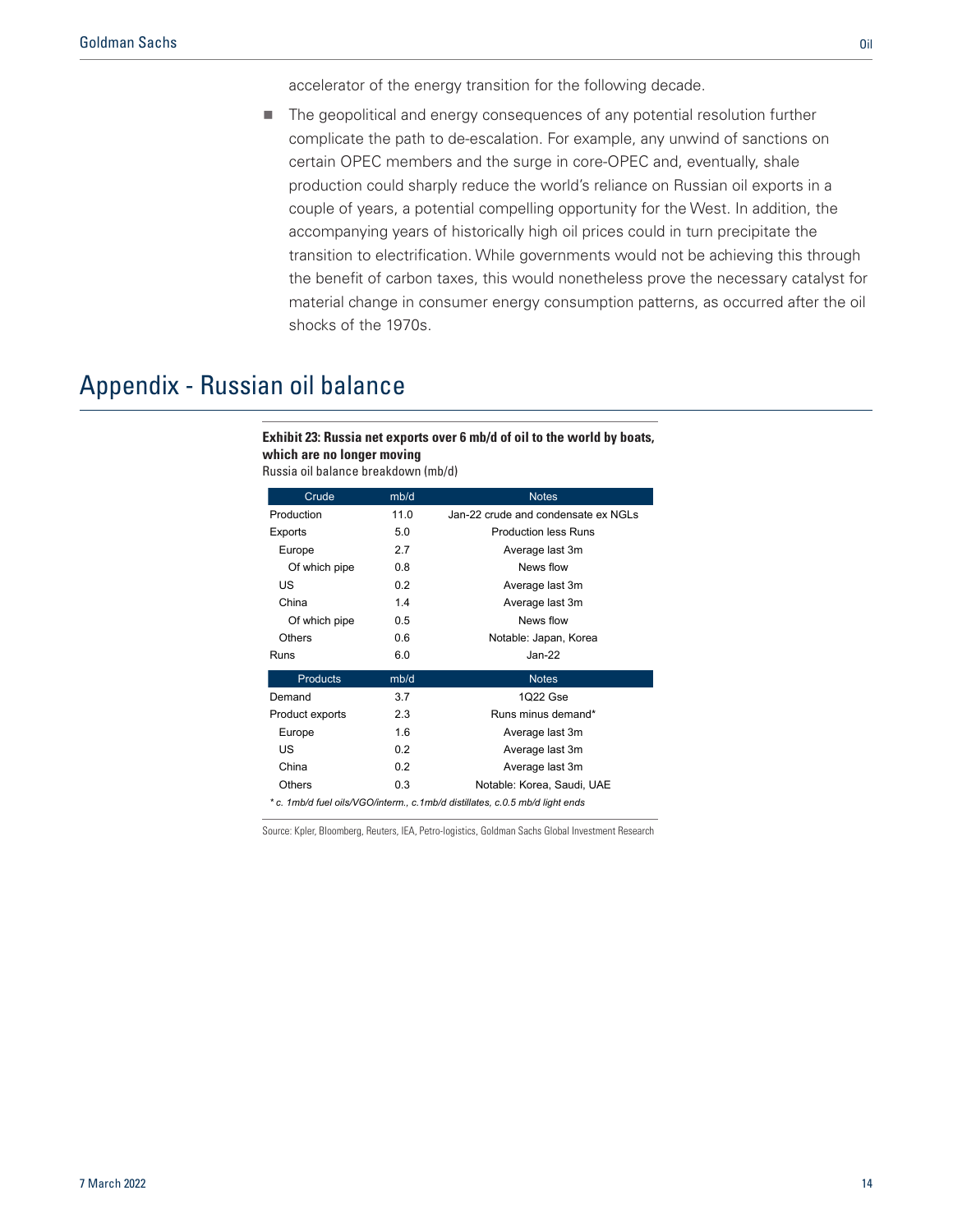# Disclosure Appendix

# **Reg AC**

We, Damien Courvalin and Callum Bruce, hereby certify that all of the views expressed in this report accurately reflect our personal views, which have not been influenced by considerations of the firm's business or client relationships.

Unless otherwise stated, the individuals listed on the cover page of this report are analysts in Goldman Sachs' Global Investment Research division.

## **Disclosures**

# **Regulatory disclosures**

#### **Disclosures required by United States laws and regulations**

See company-specific regulatory disclosures above for any of the following disclosures required as to companies referred to in this report: manager or co-manager in a pending transaction; 1% or other ownership; compensation for certain services; types of client relationships; managed/co-managed public offerings in prior periods; directorships; for equity securities, market making and/or specialist role. Goldman Sachs trades or may trade as a principal in debt securities (or in related derivatives) of issuers discussed in this report.

The following are additional required disclosures: **Ownership and material conflicts of interest:** Goldman Sachs policy prohibits its analysts, professionals reporting to analysts and members of their households from owning securities of any company in the analyst's area of coverage. **Analyst compensation:** Analysts are paid in part based on the profitability of Goldman Sachs, which includes investment banking revenues. **Analyst** as officer or director: Goldman Sachs policy generally prohibits its analysts, persons reporting to analysts or members of their households from serving as an officer, director or advisor of any company in the analyst's area of coverage. **Non-U.S. Analysts:** Non-U.S. analysts may not be associated persons of Goldman Sachs & Co. LLC and therefore may not be subject to FINRA Rule 2241 or FINRA Rule 2242 restrictions on communications with subject company, public appearances and trading securities held by the analysts.

#### **Additional disclosures required under the laws and regulations of jurisdictions other than the United States**

The following disclosures are those required by the jurisdiction indicated, except to the extent already made above pursuant to United States laws and regulations. **Australia:** Goldman Sachs Australia Pty Ltd and its affiliates are not authorised deposit-taking institutions (as that term is defined in the Banking Act 1959 (Cth)) in Australia and do not provide banking services, nor carry on a banking business, in Australia. This research, and any access to it, is intended only for "wholesale clients" within the meaning of the Australian Corporations Act, unless otherwise agreed by Goldman Sachs. In producing research reports, members of the Global Investment Research Division of Goldman Sachs Australia may attend site visits and other meetings hosted by the companies and other entities which are the subject of its research reports. In some instances the costs of such site visits or meetings may be met in part or in whole by the issuers concerned if Goldman Sachs Australia considers it is appropriate and reasonable in the specific circumstances relating to the site visit or meeting. To the extent that the contents of this document contains any financial product advice, it is general advice only and has been prepared by Goldman Sachs without taking into account a client's objectives, financial situation or needs. A client should, before acting on any such advice, consider the appropriateness of the advice having regard to the client's own objectives, financial situation and needs. A copy of certain Goldman Sachs Australia and New Zealand disclosure of interests and a copy of Goldman Sachs' Australian Sell-Side Research Independence Policy Statement are available at: [https://www.goldmansachs.com/disclosures/australia-new-zealand/index.html.](https://www.goldmansachs.com/disclosures/australia-new-zealand/index.html) **Brazil:** Disclosure information in relation to CVM Resolution n. 20 is available at [https://www.gs.com/worldwide/brazil/area/gir/index.html.](https://www.gs.com/worldwide/brazil/area/gir/index.html) Where applicable, the Brazil-registered analyst primarily responsible for the content of this research report, as defined in Article 20 of CVM Resolution n. 20, is the first author named at the beginning of this report, unless indicated otherwise at the end of the text. **Canada:** This information is being provided to you for information purposes only and is not, and under no circumstances should be construed as, an advertisement, offering or solicitation by Goldman Sachs & Co. LLC for purchasers of securities in Canada to trade in any Canadian security. Goldman Sachs & Co. LLC is not registered as a dealer in any jurisdiction in Canada under applicable Canadian securities laws and generally is not permitted to trade in Canadian securities and may be prohibited from selling certain securities and products in certain jurisdictions in Canada. If you wish to trade in any Canadian securities or other products in Canada please contact Goldman Sachs Canada Inc., an affiliate of The Goldman Sachs Group Inc., or another registered Canadian dealer. **Hong Kong:** Further information on the securities of covered companies referred to in this research may be obtained on request from Goldman Sachs (Asia) L.L.C. **India:** Further information on the subject company or companies referred to in this research may be obtained from Goldman Sachs (India) Securities Private Limited, Research Analyst - SEBI Registration Number INH000001493, 951-A, Rational House, Appasaheb Marathe Marg, Prabhadevi, Mumbai 400 025, India, Corporate Identity Number U74140MH2006FTC160634, Phone +91 22 6616 9000, Fax +91 22 6616 9001. Goldman Sachs may beneficially own 1% or more of the securities (as such term is defined in clause 2 (h) the Indian Securities Contracts (Regulation) Act, 1956) of the subject company or companies referred to in this research report. **Japan:** See below. **Korea:** This research, and any access to it, is intended only for "professional investors" within the meaning of the Financial Services and Capital Markets Act, unless otherwise agreed by Goldman Sachs. Further information on the subject company or companies referred to in this research may be obtained from Goldman Sachs (Asia) L.L.C., Seoul Branch. **New Zealand:** Goldman Sachs New Zealand Limited and its affiliates are neither "registered banks" nor "deposit takers" (as defined in the Reserve Bank of New Zealand Act 1989) in New Zealand. This research, and any access to it, is intended for "wholesale clients" (as defined in the Financial Advisers Act 2008) unless otherwise agreed by Goldman Sachs. A copy of certain Goldman Sachs Australia and New Zealand disclosure of interests is available at: [https://www.goldmansachs.com/disclosures/australia-new-zealand/index.html.](https://www.goldmansachs.com/disclosures/australia-new-zealand/index.html) **Russia:** Research reports distributed in the Russian Federation are not advertising as defined in the Russian legislation, but are information and analysis not having product promotion as their main purpose and do not provide appraisal within the meaning of the Russian legislation on appraisal activity. Research reports do not constitute a personalized investment recommendation as defined in Russian laws and regulations, are not addressed to a specific client, and are prepared without analyzing the financial circumstances, investment profiles or risk profiles of clients. Goldman Sachs assumes no responsibility for any investment decisions that may be taken by a client or any other person based on this research report. **Singapore:** Goldman Sachs (Singapore) Pte. (Company Number: 198602165W), which is regulated by the Monetary Authority of Singapore, accepts legal responsibility for this research, and should be contacted with respect to any matters arising from, or in connection with, this research. **Taiwan:** This material is for reference only and must not be reprinted without permission. Investors should carefully consider their own investment risk. Investment results are the responsibility of the individual investor. **United Kingdom:** Persons who would be categorized as retail clients in the United Kingdom, as such term is defined in the rules of the Financial Conduct Authority, should read this research in conjunction with prior Goldman Sachs research on the covered companies referred to herein and should refer to the risk warnings that have been sent to them by Goldman Sachs International. A copy of these risks warnings, and a glossary of certain financial terms used in this report, are available from Goldman Sachs International on request.

**European Union and United Kingdom:** Disclosure information in relation to Article 6 (2) of the European Commission Delegated Regulation (EU) (2016/958) supplementing Regulation (EU) No 596/2014 of the European Parliament and of the Council (including as that Delegated Regulation is implemented into United Kingdom domestic law and regulation following the United Kingdom's departure from the European Union and the European Economic Area) with regard to regulatory technical standards for the technical arrangements for objective presentation of investment recommendations or other information recommending or suggesting an investment strategy and for disclosure of particular interests or indications of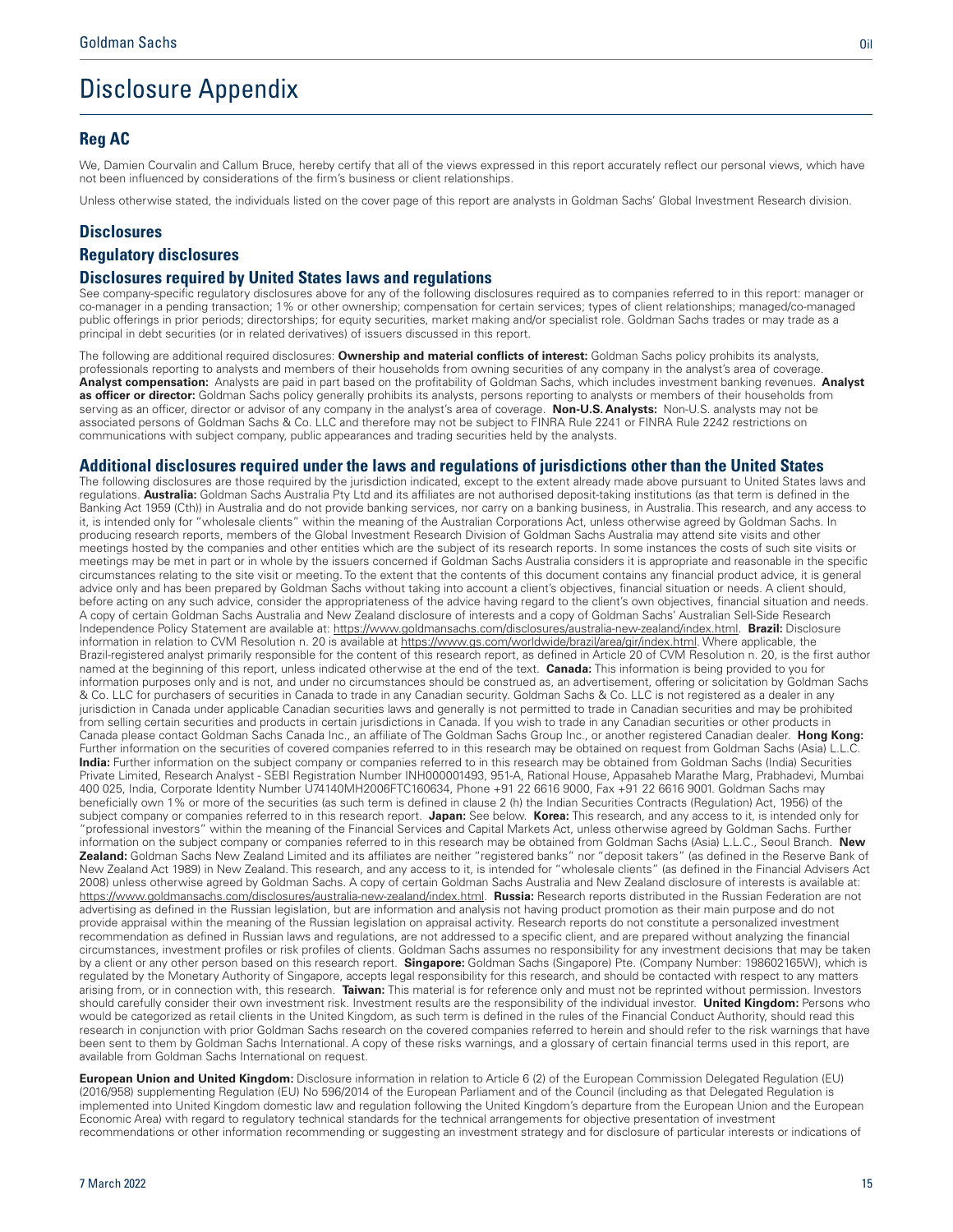conflicts of interest is available at<https://www.gs.com/disclosures/europeanpolicy.html>which states the European Policy for Managing Conflicts of Interest in Connection with Investment Research.

**Japan:** Goldman Sachs Japan Co., Ltd. is a Financial Instrument Dealer registered with the Kanto Financial Bureau under registration number Kinsho 69, and a member of Japan Securities Dealers Association, Financial Futures Association of Japan and Type II Financial Instruments Firms Association. Sales and purchase of equities are subject to commission pre-determined with clients plus consumption tax. See company-specific disclosures as to any applicable disclosures required by Japanese stock exchanges, the Japanese Securities Dealers Association or the Japanese Securities Finance Company.

#### **Global product; distributing entities**

The Global Investment Research Division of Goldman Sachs produces and distributes research products for clients of Goldman Sachs on a global basis. Analysts based in Goldman Sachs offices around the world produce research on industries and companies, and research on macroeconomics, currencies, commodities and portfolio strategy. This research is disseminated in Australia by Goldman Sachs Australia Pty Ltd (ABN 21 006 797 897); in Brazil by Goldman Sachs do Brasil Corretora de Títulos e Valores Mobiliários S.A.; Public Communication Channel Goldman Sachs Brazil: 0800 727 5764 and / or contatogoldmanbrasil@gs.com. Available Weekdays (except holidays), from 9am to 6pm. Canal de Comunicação com o Público Goldman Sachs Brasil: 0800 727 5764 e/ou contatogoldmanbrasil@gs.com. Horário de funcionamento: segunda-feira à sexta-feira (exceto feriados), das 9h às 18h; in Canada by Goldman Sachs & Co. LLC; in Hong Kong by Goldman Sachs (Asia) L.L.C.; in India by Goldman Sachs (India) Securities Private Ltd.; in Japan by Goldman Sachs Japan Co., Ltd.; in the Republic of Korea by Goldman Sachs (Asia) L.L.C., Seoul Branch; in New Zealand by Goldman Sachs New Zealand Limited; in Russia by OOO Goldman Sachs; in Singapore by Goldman Sachs (Singapore) Pte. (Company Number: 198602165W); and in the United States of America by Goldman Sachs & Co. LLC. Goldman Sachs International has approved this research in connection with its distribution in the United Kingdom.

Effective from the date of the United Kingdom's departure from the European Union and the European Economic Area ("Brexit Day") the following information with respect to distributing entities will apply:

Goldman Sachs International ("GSI"), authorised by the Prudential Regulation Authority ("PRA") and regulated by the Financial Conduct Authority ("FCA") and the PRA, has approved this research in connection with its distribution in the United Kingdom.

**European Economic Area:** GSI, authorised by the PRA and regulated by the FCA and the PRA, disseminates research in the following jurisdictions within the European Economic Area: the Grand Duchy of Luxembourg, Italy, the Kingdom of Belgium, the Kingdom of Denmark, the Kingdom of Norway, the Republic of Finland, the Republic of Cyprus and the Republic of Ireland; GS -Succursale de Paris (Paris branch) which, from Brexit Day, will be authorised by the French Autorité de contrôle prudentiel et de resolution ("ACPR") and regulated by the Autorité de contrôle prudentiel et de resolution and the Autorité des marches financiers ("AMF") disseminates research in France; GSI - Sucursal en España (Madrid branch) authorized in Spain by the Comisión Nacional del Mercado de Valores disseminates research in the Kingdom of Spain; GSI - Sweden Bankfilial (Stockholm branch) is authorized by the SFSA as a "third country branch" in accordance with Chapter 4, Section 4 of the Swedish Securities and Market Act (Sw. lag (2007:528) om värdepappersmarknaden) disseminates research in the Kingdom of Sweden; Goldman Sachs Bank Europe SE ("GSBE") is a credit institution incorporated in Germany and, within the Single Supervisory Mechanism, subject to direct prudential supervision by the European Central Bank and in other respects supervised by German Federal Financial Supervisory Authority (Bundesanstalt für Finanzdienstleistungsaufsicht, BaFin) and Deutsche Bundesbank and disseminates research in the Federal Republic of Germany and those jurisdictions within the European Economic Area where GSI is not authorised to disseminate research and additionally, GSBE, Copenhagen Branch filial af GSBE, Tyskland, supervised by the Danish Financial Authority disseminates research in the Kingdom of Denmark; GSBE - Sucursal en España (Madrid branch) subject (to a limited extent) to local supervision by the Bank of Spain disseminates research in the Kingdom of Spain; GSBE - Succursale Italia (Milan branch) to the relevant applicable extent, subject to local supervision by the Bank of Italy (Banca d'Italia) and the Italian Companies and Exchange Commission (Commissione Nazionale per le Società e la Borsa "Consob") disseminates research in Italy; GSBE - Succursale de Paris (Paris branch), supervised by the AMF and by the ACPR disseminates research in France; and GSBE - Sweden Bankfilial (Stockholm branch), to a limited extent, subject to local supervision by the Swedish Financial Supervisory Authority (Finansinpektionen) disseminates research in the Kingdom of Sweden.

#### **General disclosures**

This research is for our clients only. Other than disclosures relating to Goldman Sachs, this research is based on current public information that we consider reliable, but we do not represent it is accurate or complete, and it should not be relied on as such. The information, opinions, estimates and forecasts contained herein are as of the date hereof and are subject to change without prior notification. We seek to update our research as appropriate, but various regulations may prevent us from doing so. Other than certain industry reports published on a periodic basis, the large majority of reports are published at irregular intervals as appropriate in the analyst's judgment.

Goldman Sachs conducts a global full-service, integrated investment banking, investment management, and brokerage business. We have investment banking and other business relationships with a substantial percentage of the companies covered by our Global Investment Research Division. Goldman Sachs & Co. LLC, the United States broker dealer, is a member of SIPC [\(https://www.sipc.org\)](https://www.sipc.org).

Our salespeople, traders, and other professionals may provide oral or written market commentary or trading strategies to our clients and principal trading desks that reflect opinions that are contrary to the opinions expressed in this research. Our asset management area, principal trading desks and investing businesses may make investment decisions that are inconsistent with the recommendations or views expressed in this research.

We and our affiliates, officers, directors, and employees, will from time to time have long or short positions in, act as principal in, and buy or sell, the securities or derivatives, if any, referred to in this research, unless otherwise prohibited by regulation or Goldman Sachs policy.

The views attributed to third party presenters at Goldman Sachs arranged conferences, including individuals from other parts of Goldman Sachs, do not necessarily reflect those of Global Investment Research and are not an official view of Goldman Sachs.

Any third party referenced herein, including any salespeople, traders and other professionals or members of their household, may have positions in the products mentioned that are inconsistent with the views expressed by analysts named in this report.

This research is focused on investment themes across markets, industries and sectors. It does not attempt to distinguish between the prospects or performance of, or provide analysis of, individual companies within any industry or sector we describe.

Any trading recommendation in this research relating to an equity or credit security or securities within an industry or sector is reflective of the investment theme being discussed and is not a recommendation of any such security in isolation.

This research is not an offer to sell or the solicitation of an offer to buy any security in any jurisdiction where such an offer or solicitation would be illegal. It does not constitute a personal recommendation or take into account the particular investment objectives, financial situations, or needs of individual clients. Clients should consider whether any advice or recommendation in this research is suitable for their particular circumstances and, if appropriate, seek professional advice, including tax advice. The price and value of investments referred to in this research and the income from them may fluctuate. Past performance is not a guide to future performance, future returns are not guaranteed, and a loss of original capital may occur. Fluctuations in exchange rates could have adverse effects on the value or price of, or income derived from, certain investments.